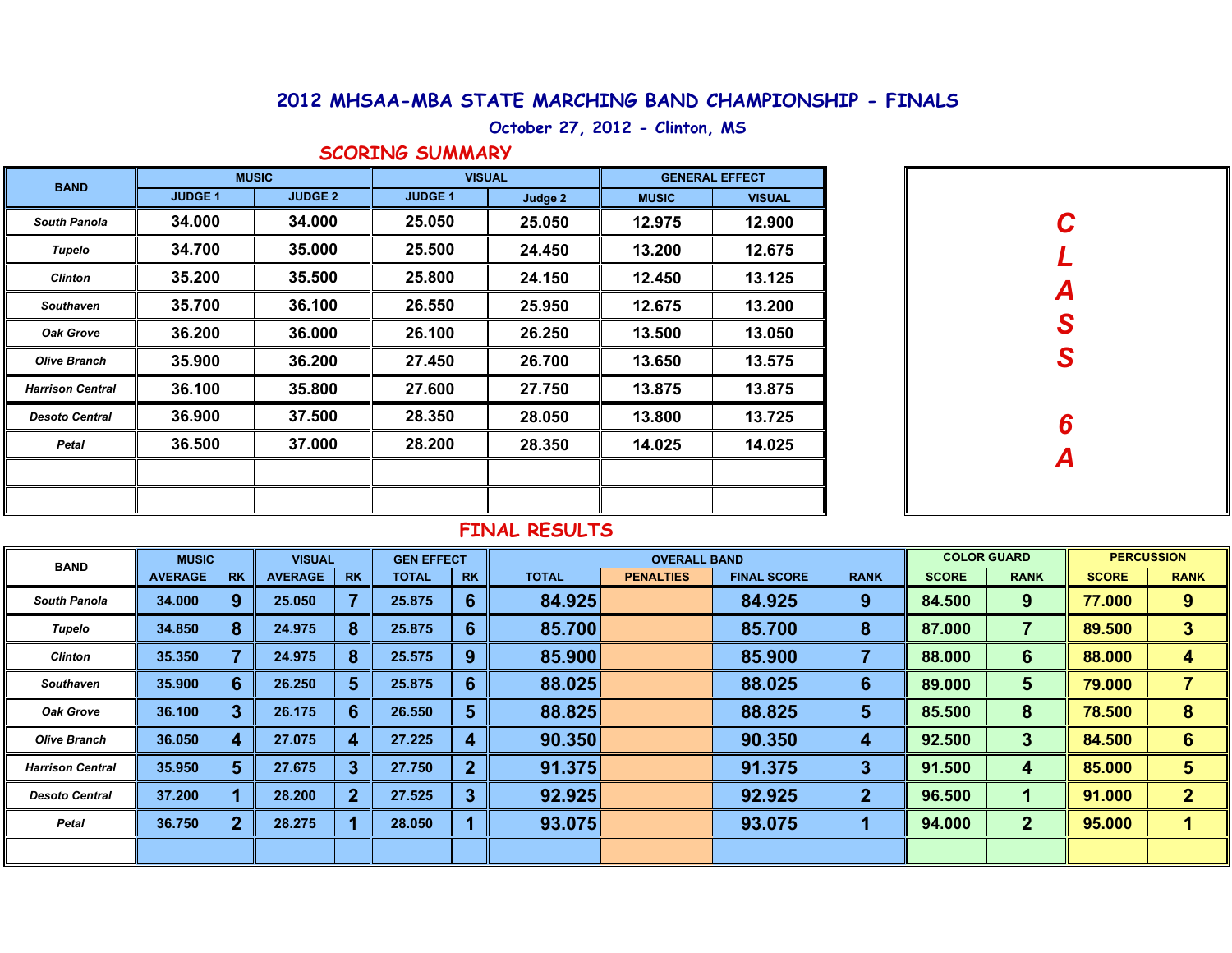### **2012 MHSAA-MBA STATE MARCHING BAND CHAMPIONSHIP -** *FINALS*

**October 27, 2012 - Clinton, MS CLASS 6A**

| <b>BAND</b>             |           | <b>Music Performance - 40%</b> |                   |                  | Marching - Visual - 30%  |            |            |                   | <b>GE Music - 15%</b> |           |           | GE Visual - 15% |              |           |           | <b>COLORGUARD</b> |                  |           | <b>PERCUSSION</b> |                           |           |           |                  |
|-------------------------|-----------|--------------------------------|-------------------|------------------|--------------------------|------------|------------|-------------------|-----------------------|-----------|-----------|-----------------|--------------|-----------|-----------|-------------------|------------------|-----------|-------------------|---------------------------|-----------|-----------|------------------|
|                         |           | PQ.                            | <b>CMP</b>        | <b>Tot</b>       | <b>Score</b>             | <b>CMP</b> | <b>EXC</b> | <b>AVG</b>        | <b>Score</b>          | <b>MR</b> | <b>SH</b> | Avg             | <b>Score</b> | <b>VR</b> | <b>SH</b> | Avg               | <b>Score</b>     | EX        | EF.               | <b>AVG</b>                | EX.       | EF        | <b>AVG</b>       |
| <b>South Panola</b>     | Judge     |                                | 215.0 125.0 340.0 |                  | 34.000                   | 84.0       | 83.0       | 83.50             | 25.050                | 86.0      | 87.0      | 86.50           | 12.975       | 87.0      | 85.0      | 86.00             | 12.900           |           |                   | 85.0 84.0 84.500          |           | 75.0 79.0 | 77.000           |
|                         | Judge 2   |                                |                   |                  | 215.0 125.0 340.0 34.000 | 84.0       | 83.0       | 83.50             | 25.050                |           |           |                 |              |           |           |                   |                  |           |                   |                           |           |           |                  |
| <b>Tupelo</b>           | Judge 1   | 220.0                          | $127.0 -$         | 347.0            | 34.700                   | 86.0       | 84.0       | 85.00             | 25.500                | 88.0      | 88.0      | 88.00           | 13.200       | 85.0      | 84.0      | 84.50             | 12.675           |           | 88.0 86.0         | 87.000                    |           |           | 88.0 91.0 89.500 |
|                         | Judge 2   |                                | 220.0 130.0 350.0 |                  | 35.000                   | 82.0       | 81.0       | 81.50             | 24.450                |           |           |                 |              |           |           |                   |                  |           |                   |                           |           |           |                  |
| <b>Clinton</b>          | Judge 1   | 222.0                          |                   |                  | 130.0 352.0 35.200       | 87.0       | 85.0       | 86.00             | 25.800                | 84.0      | 82.0      | 83.00           | 12.450       | 89.0      | 86.0      | 87.50             | 13.125           | 89.0 87.0 |                   | 88.000                    | 87.0 89.0 |           | 88.000           |
|                         | Judge 2   |                                |                   |                  | 220.0 135.0 355.0 35.500 | 81.0       | $80.0 -$   | 80.50             | 24.150                |           |           |                 |              |           |           |                   |                  |           |                   |                           |           |           |                  |
| <b>Southaven</b>        | Judge 1   |                                |                   |                  | 225.0 132.0 357.0 35.700 | 89.0       | 88.0       |                   | 88.50 26.550          | 85.0      | 84.0      | 84.50           | 12.675       | 88.0      | 88.0      | 88.00             | 13.200           |           | $90.0 \t 88.0$    | 89.000                    |           | 78.0 80.0 | 79.000           |
|                         | Judge 2   |                                |                   |                  | 225.0 136.0 361.0 36.100 | 88.0       | 85.0       |                   | 86.50 25.950          |           |           |                 |              |           |           |                   |                  |           |                   |                           |           |           |                  |
| <b>Oak Grove</b>        | Judge 1   |                                |                   |                  | 227.0 135.0 362.0 36.200 | 88.0       | 86.0       | 87.00             | 26.100                | 90.0      | 90.0      | 90.00           | 13.500       | 87.0      | 87.0      | 87.00             | 13.050           | 86.0 85.0 |                   | 85.500                    | 81.0 76.0 |           | 78.500           |
|                         | Judge 2   |                                | 225.0 135.0 360.0 |                  | 36.000                   | 89.0       | 86.0       | 87.50             | 26.250                |           |           |                 |              |           |           |                   |                  |           |                   |                           |           |           |                  |
| <b>Olive Branch</b>     | Judge 1   |                                | 226.0 133.0 359.0 |                  | 35.900                   | 91.0       | 92.0       | 91.50             | 27.450                | 91.0      | 91.0      | 91.00           | 13.650       | 90.0      | 91.0      | 90.50             | 13.575 93.0 92.0 |           |                   | 92.500                    |           | 86.0 83.0 | 84.500           |
|                         | Judge 2   | 222.0                          |                   |                  | 140.0 362.0 36.200       | 90.0       | 88.0       | 89.00             | 26.700                |           |           |                 |              |           |           |                   |                  |           |                   |                           |           |           |                  |
| <b>Harrison Central</b> | Judge 1 I |                                |                   |                  | 225.0 136.0 361.0 36.100 | 93.0       | 91.0.      | 92.00.            | 27.600                | 93.0      | 92.0      | 92.50           | 13.875       | 93.0      | 92.0      | 92.50             |                  |           |                   | $13.875$ 92.0 91.0 91.500 |           |           | 84.0 86.0 85.000 |
|                         | Judge 2   |                                |                   |                  | 222.0 136.0 358.0 35.800 | 93.0       | 92.0       | 92.50             | 27.750                |           |           |                 |              |           |           |                   |                  |           |                   |                           |           |           |                  |
| <b>Desoto Central</b>   | Judge 1   |                                |                   |                  | 230.0 139.0 369.0 36.900 | 95.0       | 94.0       |                   | 94.50 28.350          | 92.0      | 92.0      | 92.00           | 13.800       | 92.0      | 91.0      | 91.50             | 13.725           | 97.0 96.0 |                   | 96.500                    | 90.0      | 92.0      | 91.000           |
|                         | Judge 2   |                                |                   |                  | 230.0 145.0 375.0 37.500 | 94.0       | 93.0       | 93.50             | 28.050                |           |           |                 |              |           |           |                   |                  |           |                   |                           |           |           |                  |
| <b>Petal</b>            | Judge 1   |                                |                   |                  | 227.0 138.0 365.0 36.500 | 96.0       | 92.0       |                   | 94.00 28.200          | 94.0      | 93.0      | 93.50           | 14.025       | 94.0      | 93.0      | 93.50             | 14.025           | 95.0 93.0 |                   | 94.000                    |           | 94.0 96.0 | 95.000           |
|                         | Judge 2   |                                | 230.0 140.0 370.0 |                  | 37.000                   | 95.0       | 94.0       | 94.50             | 28.350                |           |           |                 |              |           |           |                   |                  |           |                   |                           |           |           |                  |
|                         | Judge 1   |                                |                   | 0.0 <sub>1</sub> | 0.000                    |            |            | 0.00 <sub>1</sub> | 0.000                 |           |           | 0.00            | 0.000        |           |           | 0.00              | 0.000            |           |                   | 0.000                     |           |           | 0.000            |
|                         | Judge 2   |                                |                   | 0.0 <sub>1</sub> | 0.000                    |            |            | 0.00              | 0.000                 |           |           |                 |              |           |           |                   |                  |           |                   |                           |           |           |                  |
|                         | Judge 1 I |                                |                   | 0.0 <sub>1</sub> | 0.000                    |            |            | 0.00 <sub>1</sub> | 0.000                 |           |           | 0.00            | 0.000        |           |           | 0.00              | 0.000            |           |                   | 0.000                     |           |           | 0.000            |
|                         | Judge 2   |                                |                   | 0.0 <sub>1</sub> | 0.000                    |            |            | 0.00              | 0.000                 |           |           |                 |              |           |           |                   |                  |           |                   |                           |           |           |                  |